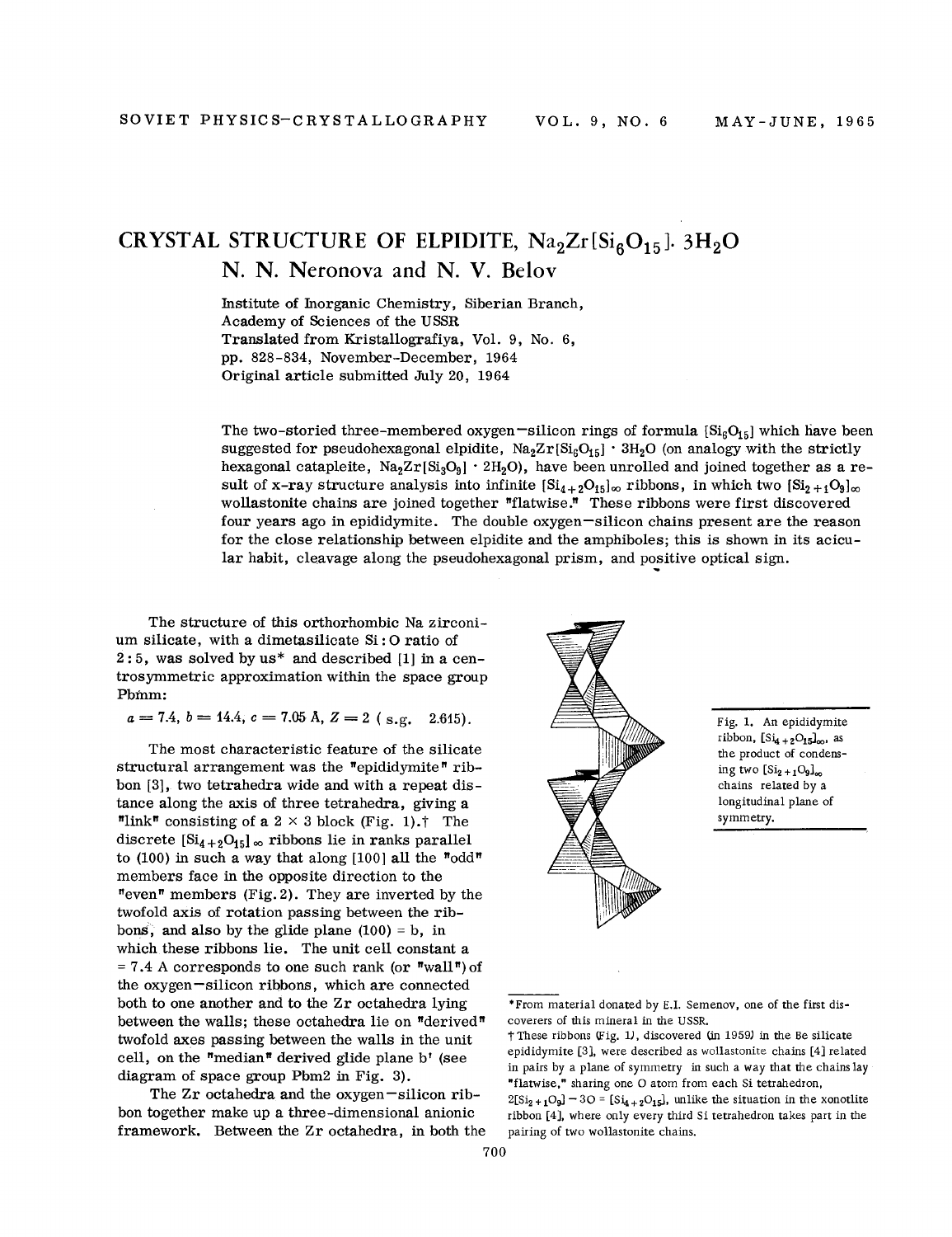

Fig. 2, Structure of elpidite. The anionic framework consists of epididymite ribbons in tWo orientations, connected by Zr octahedra, The light ribbons are in the foreground along the axis  $b = 14.4$  A and the shaded ribbons are in the background.



Fig. 3. Diagram at the space group Pbm2, with two nonequivalent glide planes (100): b and b'.

vertical direction (parallel to the c axis) and the horizontal (parallel to the b axis), lie twice the number of Na cations; on the twofold axes in large, somewhat deformed octahedra, and on the vertical symmetry planes in the simplest type of sevencornered figure (heptaverticon) is a trigonal prism with a semioctahedron on one of the square faces. All the corners of the Na polyhedra which are not joined to silica are occupied by  $H<sub>2</sub>O$  molecules of two types.

The first structural model was obtained by the use of the heavy Zr atom, which was of great value in the three-dimensional Patterson synthesis,

which was based on a massive set of about 1000 reflections from  $0k$ ,  $h$ k $0$ ,  $h$ k $l$  ( $l = 1-5$ ).

After having fixed the positions of the heavier Zr and Si atoms only, we obtained from yz and xy Fourier patterns all the other maxima which did not contradict the suggested. model and which were identified as O or Na atoms or H<sub>2</sub>O molecules. The pattern was spoiled only by two peaks on the yz projection, corresponding firstly to unresolved  $O_{\text{IV}}$  and Na<sub>I</sub>, and secondly to the molecule  $(H_2O)$ <sup>I</sup> (Fig. 4). Both peaks showed "creep" and were bifurcated by the mirror plane perpendicular to the twofold axis in the Pbmm space group.  $\ddagger$ 

In the subsequent stages of the analysis all the atoms were used in constructing electron density projections, whereupon the positions of OIV, Na<sub>I</sub>, and  $(H_2O)_T$  were improved, as follows: they were placed in twofold positions on the twofold axes on the lines of intersection of the two mirror planes<br>(in the group Pbmm). However, the corresponding<br>maxima, while paraining is the plane of gramature the lines of intersection of the two mirror planes maxima, while remaining in the plane of symmetry perpendicular to the y axis, invariably moved off the other mirror plane into a fourfold position. Putting half the Na and 0 atoms ineach of these positions, we carried out a series of Fourier synthe. ses, resulting in the table of coordinates given in [1]. The reliability factors turned out to be the same for both the xy and yz projections. They were equal to about 24% (without taking the zero reflections and temperature factor into account). The



Fig. 4. Elpidite. Projection of electron density on yz  $\binom{4}{6}$  unit cell) in the centrosymmetric approximation (space group Pbmm).

 $\pm$  The molecules ( $H_2O$ )<sub>I</sub> and  $(H_2O)$ <sub>II</sub> in Tables 1 and 2 of [1] were denoted by  $O_{\text{VII}}$  and  $O_{\text{VIII}}$ .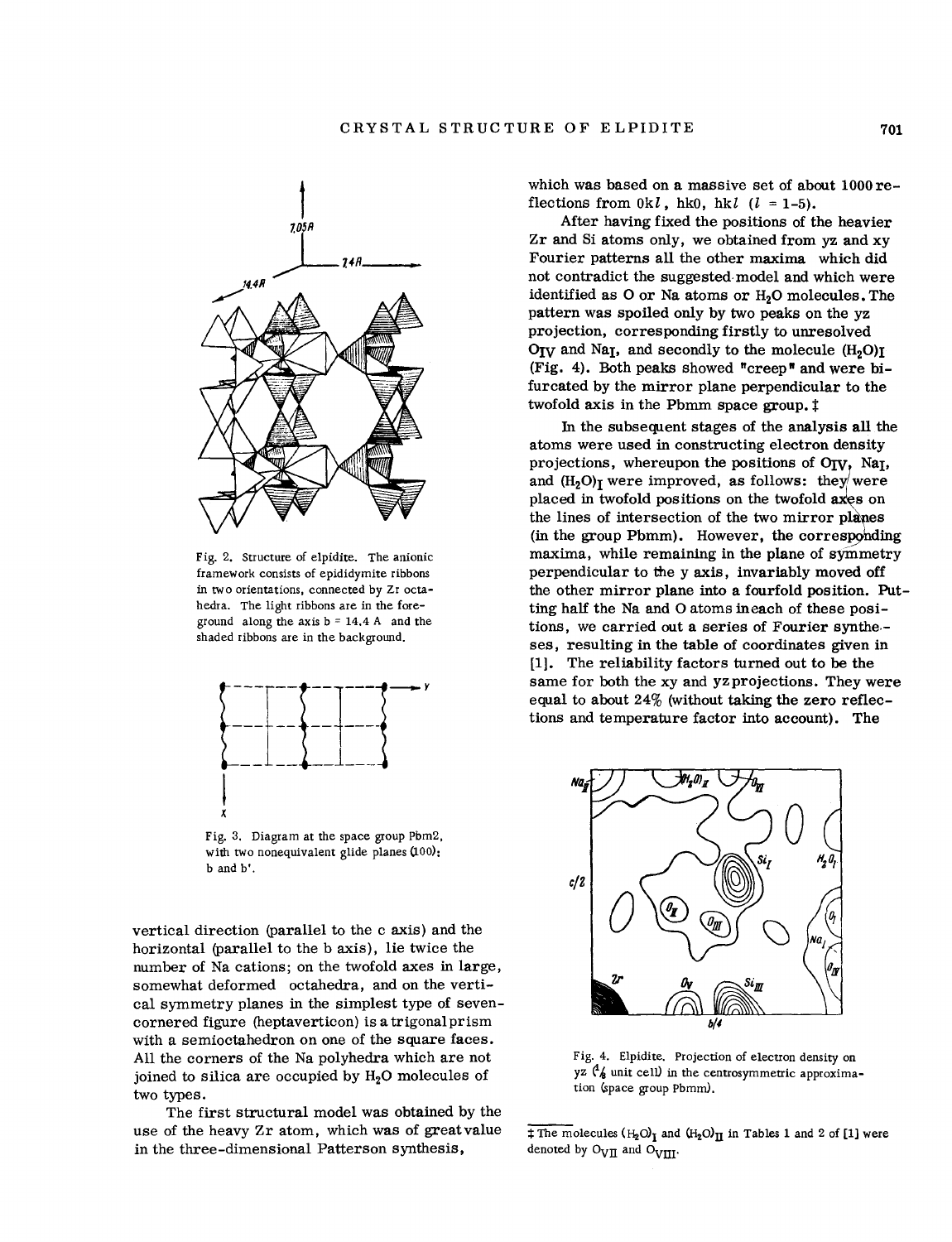discrepancy over the  $H<sub>2</sub>O$  molecules, with the a priori small probability of finding them in the two mirror planes, forced us to assume that there was no true mirrorplane perpendicular to z in the elpidite structure, but only a pseudoplane, so that the symmetry was lowered to Pbm2. To fix the coordinates in this more flexible version of the structure, the method of least squares was used (the refining was carried out on a BEMS computer using Brusentsev's program {5]). Figure 5 shows a contour map of the electron density projection on yz for a quarter of the unit cell. The plane of pseudosymmetry relates the peaks  $Si<sub>I</sub>$ ,  $O<sub>I</sub>$ ,  $O<sub>II</sub>$ , and  $O<sub>III</sub>$ to the peaks marked Si<sub>II</sub>, O<sub>VII</sub>, O<sub>VIII</sub>, and O<sub>IX</sub>, respectively. The peaks Na<sub>I</sub> and  $(H_2O)$ <sub>I</sub> do not have mirror "reflections."

The coordinates listed in Table 1 were averages from projections on yz and xy and from threedimensional electron density syntheses. The reliability factors, after introducing the isotropic factors  $\beta$ , taking the thermal movement of the atoms into account in the calculation of least squares and also considering the systematic error in the measurement of the intensities, fell to the values  $R_{0k}$  = 14.5%,  $R_{h k0}$  = 15.6%,  $R_{h k}$ = 20.7%. The average values for  $\beta$ , evaluated by Wilson's method, were taken as  $\beta_{\text{XV0}} = 0.49$  and  $\beta_{\text{xyz}} = 0.4$  for all atoms. In the yz projection the values of  $\beta$  were found for individual atoms; they varied from 0.2 to 2.0.



Fig. 5. Elpidite. The same projection  $\mathcal{A}_4$  unit cell) in the noncentrosymmetric approximation (space group Pbm2).

| Atom                  | 100x/a  | 100y/b   | 100z/c   |  |  |
|-----------------------|---------|----------|----------|--|--|
| $\sqrt[d]{z}$ r (2)   |         |          |          |  |  |
| Si <sub>T</sub> (4)   | 0<br>27 | 0<br>15  | 0<br>25  |  |  |
| $\mathrm{Si_{II}(4)}$ | 29      | 14       | 71       |  |  |
| $\rm Si_{III}(4)$     | 59      | 14       | $_{0.2}$ |  |  |
| $O_{I}$ (2)           | 24      | 25       | 23       |  |  |
| $O_{II}(4)$           | 10      | 8        | 23       |  |  |
| $O_{III}(4)$          | 48      | 12       | 16       |  |  |
| $O_{IV}(2)$           | 63      | 25       | 3        |  |  |
| $O_V(4)$              | 78      | 9        | 1        |  |  |
| $O_{VI}(4)$           | 30      | 13       | 52       |  |  |
| $O_{\text{VII}}(2)$   | 22      | 25       | 82       |  |  |
| $0_{VIII}(4)$         | 14      | 8        | 81       |  |  |
| $O_{TX}(4)$           | 47      | 12       | 79       |  |  |
| $(H_2O)T(2)$          | 87      | 25       | 37       |  |  |
| $(H_2O)_{11}(4)$      | 72      | 8        | 49       |  |  |
| Na <sub>T</sub> (2)   | 97      | 25       | 8        |  |  |
| $Na_{II}$ (2)         | 0       | $\bf{0}$ | 51       |  |  |

TABLE 1. Coordinates of the Principle Atoms in the Elpidite Structure

From the viewpoint of "second-chapter" silicate crystal chemistry [4], the architectural basis of the elpidite structure is a layer parallel to the  $x = 0$  plane (in our description), which is made up of Zr octahedra and twice as many Na polyhedra (Fig. 6).<sup>\*\*</sup> Between the two adjacent "heavy" layers of this type lies a "reinforcement" (Figs. 2) and 7) of infinite oxygen-silicon ribbons arranged so that the large Na polyhedra in both directions match up with (are "commensurable" with) vertical and horizontal  $Si<sub>2</sub>O<sub>7</sub>$  diorthogroups slightly protruding from the ribbons, while each Zr octahedron is the same height as one third of a link of the ribbon of Si04 tetrahedra.

The "seventh"  $H_2O$  molecule in the polyhedron around Na<sub>I</sub>, and also the pair of H<sub>2</sub>O molecules around Na $\Pi$ , each of which is bound to a single Na atom (see Table 2 for the balance of valences) provide a satisfactory explanation for the zeolitic character of elpidite.

The interatomic distances in elpidite are shown in Table 3.

Due to the loss of the solitary satisfactory crystal fragment of elpidite (cf. [2] concerning the mass of twinned material), we have as yet been unable to obtain more precise values of the unit cell

<sup>\*\*</sup>In the description of Fig. 2, our attention was focused on the glide pJane along which the oxygen-silicon ribbons are placed. In a general description of the structure, it is natural to place the origin at the Zr atom, which lies at a pseudocenter of symmetry on the other glide plane, on which the Na atoms also lie together with the entire heavy layer of large cations. The oxygen-silicon "reinforcement" lies, of course, in the "second" glide plane (100).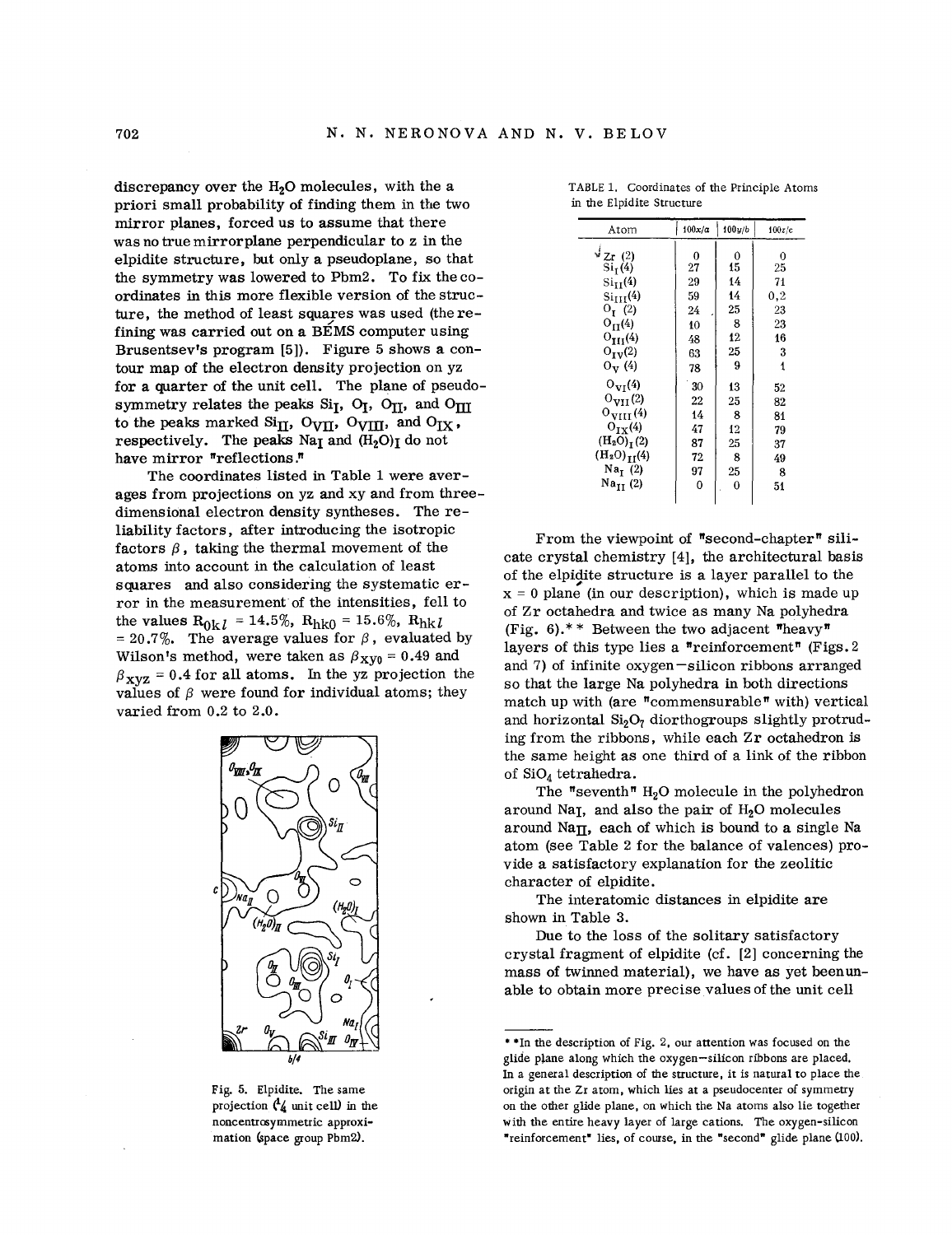

Fig. 6. Structure of elpidite. The architecture is based on heavy "walls" of Zr octahedra and two types of Na polyhedra. a) The idealized case without the seventh  $H_2O$  molecule; b) the actual case with the seventh zeolitic molecule.



Fig. 7. Structure of elpidite. The silicate reinforcement of parallel but oppositely orientated epididymite ribbons (at the same level  $x = \frac{1}{2}$ ) which packs out the basic layers of cation polyhedra (on the level  $x = 0$ ).

constants, and to provide sufficiently accurate values of the atomic coordinates and interatomic distances (Tables 1 and 3).

Being a chain (ribbon) silicate with a 'predominance of vertical columns of Zr octahedra and Na polyhedra, elpidite has the typical positive optical sign and tendency to form needles of the amphibole type with a generally prismatic habit, with striations parallel to the c axis along the appropriate faces. As the axial ratio is a:  $b \approx 1.9$ , it is fair to call the crystals pseudohexagonal (of prismatic habit). The cleavage (110), as in amphiboles, cuts off one oxygen silicon ribbon. Since the bond between the ribbons is provided by the highly charged  $Zr^{4+}$  ion, the corresponding fracture is uneven and hackled *[e].*

The same basic mineralogical article [2] provides a certain amount of support for the closeness of elpidite,  $Na<sub>2</sub>Zr[Si<sub>6</sub>O<sub>15</sub>] \cdot 3H<sub>2</sub>O$ , to catapleite,  $Na<sub>2</sub>Zr[Si<sub>3</sub>O<sub>9</sub>]$   $\cdot$  2H<sub>2</sub>O [6]. The relationship expected had to be of the same type as that relating beryl,  $Be_3Al_2[Si_6O_{18}]$ , to milarite,  $K(Be_2Al)Ca_2 \cdot [Si_{12}O_{30}]$ [4]. The former is characterized by single-storied six-membered oxygen-silicon rings, while the latter has similar rings, but they are two-storied. With a completely identical cationic part  $(Na<sub>2</sub>Zr)$ the three-membered catapleite ring  $[Si_3O_9]$  should correspond to a similar, but two-storied,  $[Si_6O_{15}]$ elpidite ring. We persistently searched for this ring in the (001) projection until the three-dimensional Patterson synthesis unrolled it into a ribbonthe double chain depicted in Fig. 8. It was therefore particularly pleasant to note epididymite among the paragenetic minerals of elpidite, since this was the mineral in which the double  $[Si<sub>6</sub>O<sub>15</sub>]_{\infty}$ chain was first located.

As noted in [2], an elpidite grain is to a large extent made up of polysynthetic twins. This twinning may apparently be connected with the naturally insufficient supply of Zr in the forming crystal, which forces the oxygen  $\text{-silicon chains along}$  (100) into direct contact with one another. If, in such a case, a bond is formed between the protruding third tetrahedron in each link, this gives the eightmembered ring so characteristic of the structures of feldspars, in particular albite, a mass of which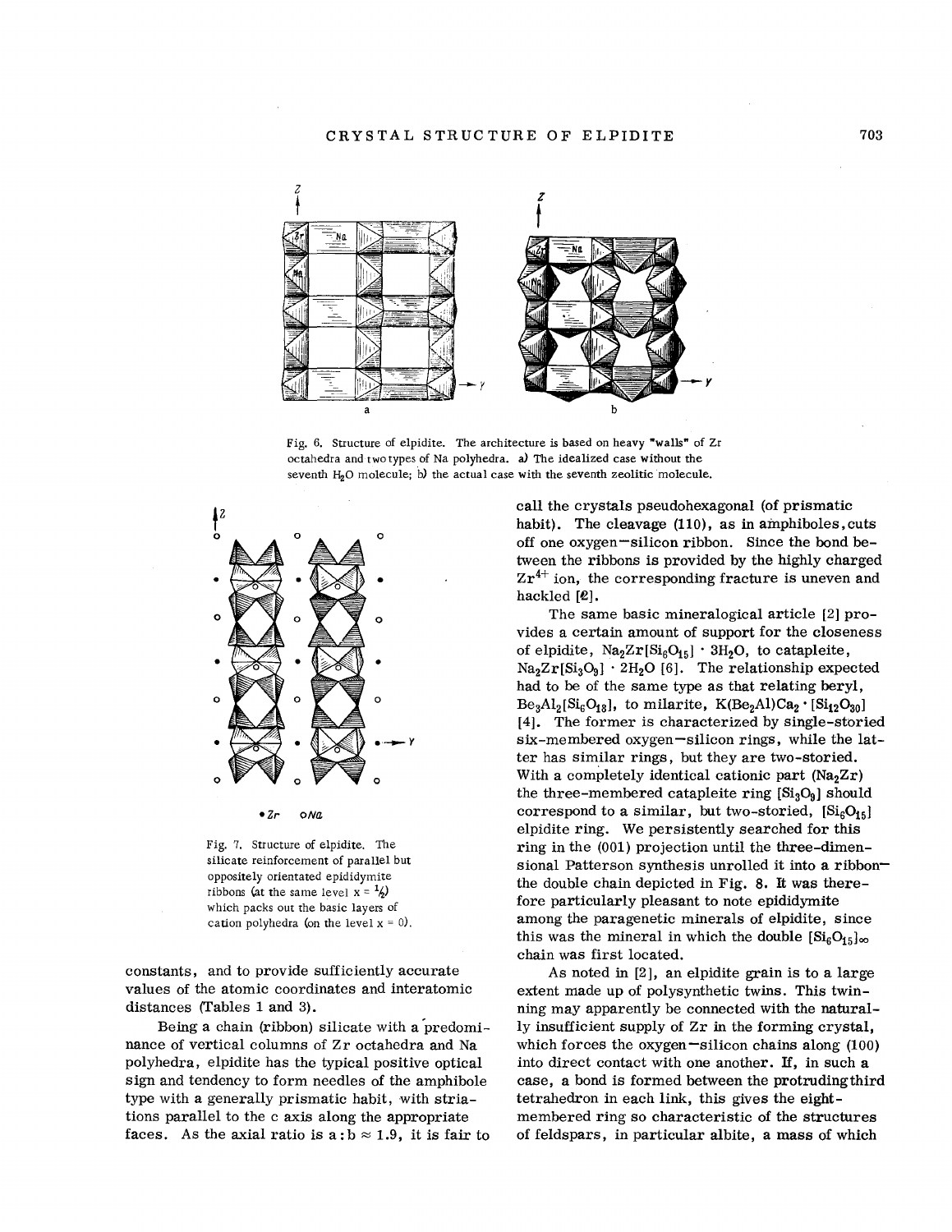| 0, H <sub>2</sub> 0                                                                                                                                                             | Si <sub>I</sub>                                       | $st^{\bullet}_{I}$ | $\rm \bf Si_{II}$                    | $\sin^2_{II}$ | $ \text{sin} $                           | $\sin^*_{\text{III}}$ | $\mathbf{Z}\mathbf{r}$           | Na <sub>I</sub>               | $_{\rm Na_{II}}$             | Σ                                                                                                                                                  |
|---------------------------------------------------------------------------------------------------------------------------------------------------------------------------------|-------------------------------------------------------|--------------------|--------------------------------------|---------------|------------------------------------------|-----------------------|----------------------------------|-------------------------------|------------------------------|----------------------------------------------------------------------------------------------------------------------------------------------------|
| $O_I$<br>$0_{II}$<br>$O_{III}$<br>$O_{IV}$<br>$\ddot{\mathbf{o}}_{\mathbf{v}}$<br>$O_{VI}$<br>$o_{VII}$<br>$o_{\rm VIII}$<br>$O_{I\overline{X}}$<br>$(H_2O)_I$<br>$(H_2O)_{II}$ | $^{4}/_{4}$<br>4/4<br>$\frac{1}{4}$ /4<br>$^{4}/_{4}$ | 4/4                | 4/4<br>$4/4$<br>$4/4$<br>$^{4}/_{4}$ | $^{4}/_{4}$   | 4/4<br>4/4<br>$^{4}/_{4}$<br>$^{4}/_{4}$ | $^{4}/_{4}$           | $4/3$<br>$\gamma_{\rm s}$<br>4/6 | 1/7<br>1/7<br>$^{1/7}$<br>1/7 | $^{1/6}$<br>1/6<br>$^{1}/_6$ | $\overline{2}$<br>$1^{41}/_{42}$<br>$\overline{2}$<br>2<br>$1^{34}/_{42}$<br>$\overline{2}$<br>$\overline{2}$<br>$1^{41}/_{42}$<br>2<br>1/7<br>1/6 |

TABLE 2. Balance of Valences in the Elpidite Structure

TABLE 3. Interatomic Distances in Elpidite (in A)

| $0_{\text{V}} - 0_{\text{VIII}}^{*} = 3.0$ (1)<br>$-0^{**}_{VIII} = 2.9(4)$                                                                                            | Zr-octaverticon<br>$O_{II} - O_{II}^* = 2.6(9)$<br>$-0y = 2.8(2)$                                                                          | $Zr - 0_{II} = 2.1(1)$<br>$-0VIII = 2.0(7)$                                                                                |
|------------------------------------------------------------------------------------------------------------------------------------------------------------------------|--------------------------------------------------------------------------------------------------------------------------------------------|----------------------------------------------------------------------------------------------------------------------------|
| $D_{\text{VIII}}^{\bullet} - D_{\text{VIII}}^{\bullet\bullet} = 3.1(4)$                                                                                                | $-0^{\bullet}_{V} = 2.9(7)$<br>$-0*VIII = 2.9(9)$<br>Na-heptaverticon                                                                      | $-0_V = 2.0(6)$                                                                                                            |
| $0_V = 0_V = 3.2(1)$<br>$-0^*_{\rm VIII}$ = 3.0 (1)<br>$- (H_2O)_I = 3.4(8)$<br>$0^{\bullet}_{\rm VIII} - 0^{\bullet\bullet\bullet\bullet\bullet}_{\rm VIII} = 3.3(4)$ | $O_{II} - O_{II}^* = 3.4(6)$<br>$-0$ <sub>V</sub> = 2.8(2)<br>$-0^{\dagger}_{\rm VIII}$ = 2.9(9)<br>$-(H_2O)I = 3.2(1)$<br>Na-octaverticon | $Na_{I} - O_{II} = 2.8(9)$<br>$-0$ <sub>V</sub> = 2.7(2)<br>$-0$ <sub>VIII</sub> $=$ 3.3 (4)<br>$-(H_2O)I = 2.1(8)$        |
| $0_{VIII} - 0_{VIII}^{***} = 3.1(4)$<br>$-$ (H <sub>2</sub> O) <sub>II</sub> = 3.8 (3)<br>$-(\rm{H}_2\rm{O})_{II} = 3.4(1)$                                            | $O_{II} = O_{II} = 2.6(9)$<br>$-$ O <sub>VIII</sub> = 4.0 (8)<br>$-(H_2O)_{II} = 3.3(9)$<br>$-(H_2O)_{II} = 3.1(9)$                        | $Na_{II} = O_{II} = 2.3(9)$<br>$-0_{VIII} = 2.6(1)$<br>$-(H_2O)_{II} = 2.3(9)$                                             |
| $O_{II} - O_{III} = 2.8(7)$<br>$-0$ <sub>VI</sub> = 2.6 (4)<br>$0_{\text{III}} - 0_{\text{VI}} = 2.8(6)$                                                               | Si <sub>I</sub> -tetrahedron<br>$O_{II} - O_{II}^* = 2.6(9)$<br>$-0_{\text{III}} = 2.6(5)$<br>$ \sigma_{VI} = 2.6(5)$                      | $SiI - OI = 1.4(9)$<br>$-0_{II} = 1.6(1)$<br>$-0_{\text{III}} = 1.7(1)$<br>$-\overline{\mathrm{O}}_{\mathrm{VI}} = 1.9(4)$ |
| $0_{VIII} - 0_{IX} = 2.5(6)$<br>$-9\overline{v_1} = 2.4(9)$<br>$0_{IX} - 0_{VI} = 2.3(3)$                                                                              | Si <sub>II</sub> -tetrahedron<br>$0_{VII} - 0_{VIII} = 2.4(9)$<br>$-$ O <sub>IX</sub> = 2.6(1)<br>$-9_{VI} = 2.7(9)$                       | $\rm Si_{II} - O_{VII} = 1.7(6)$<br>$-$ O <sub>VIII</sub> = 1.5 (2)<br>$-0_{1X} = 1.5(3)$<br>$ 0_{VI} = 1.4(3)$            |
| $O_{IV} - O_{V} = 2.5(7)$<br>$-0_{\text{IX}}^{\bullet} = 2.7(1)$<br>$O_V - O_{IX}^* = 2.8(1)$                                                                          | Si <sub>III</sub> -tetrahedron<br>$O_{III} - O_{VI} = 2.4(3)$<br>$-0$ <sub>V</sub> = 2.5(1)<br>$-0_{IX}^* = 2.5(6)$                        | $Si_{\text{III}} - O_{\text{III}} = 1.4(3)$<br>$ 0_{IV} = 1.6(1)$<br>$-0V=1.6(1)$<br>$-0_{IX}^{\bullet} = 1.7(2)$          |

always surrounds a grain of both elpidite and epididymite.

LITERATURE CITED

N. N. Neronova and N. V. Belov, "The crystal  $1.$ structure of elpidite. Dimorphism of dimetasilicate radicals," DAN SSSR, 150, No. 3  $(1963)$ .



Fig. 8. The unrolling of a rank of twostoried three-membered  $[Si_{9+3}O_{15}]$  rings to form an elpidite (epididymite) ribbon of the same formula.

- 2. I.P. Tikhonenkov, E.I. Semenov, and M.E. Kazakova, "First discovery of elpidite in the Soviet Union," DAN SSSR, 114, No. 5 (1957).
- E. A. Pobedimskaya and N.V. Belov, "The 3. crystal structure of epididymite," DAN SSSR, 129, No. 4 (1959); Zh. struktur. khimii, 1, No. 1 (1960).
- N.V. Belov, Crystal Chemistry of Large-4. Cation Silicates [in Russian] (Izd. AN SSSR, 1961).